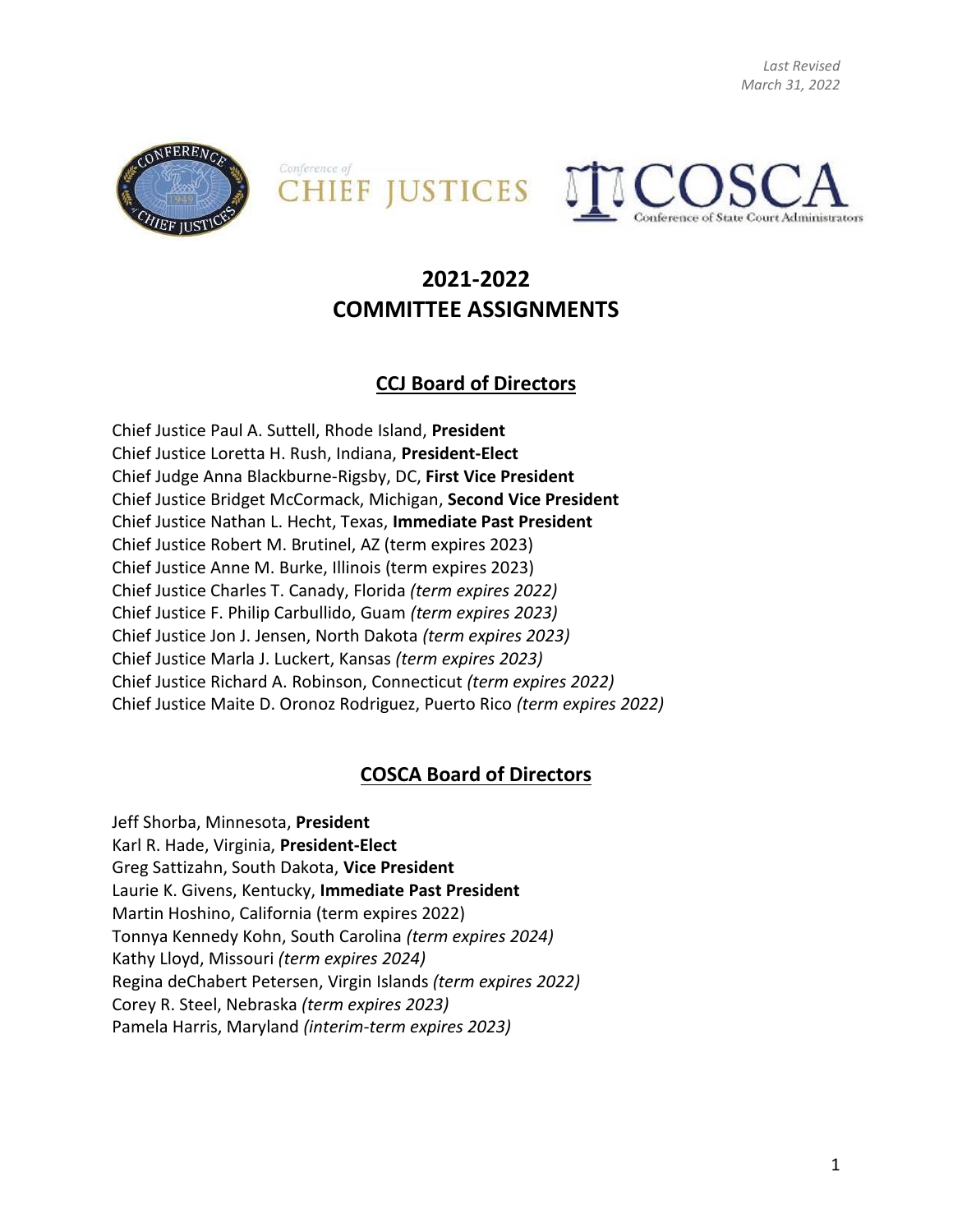# **Joint CCJ/COSCA Committees**

#### **CCJ/COSCA ACCESS and FAIRNESS**

#### **CCJ Members:**

Bridget Mary McCormack, MI, **Co-Chair** Kimberly S. Budd, MA S. Bernard Goodwyn, VA Nathan L. Hecht, TX John Dan Kemp, AR Mike McGrath, MT Valerie Stanfill, ME Michael K. Randolph, MS Mark E. Recktenwald, HI Richard A. Robinson, CT Collins J. Seitz, Jr., DE Paul A. Suttell, RI John Weimer, LA

#### **COSCA Members:**

Regina Peterson, VI, **Co-Chair** Katherine Stocks, Vice **Co-Chair** Cheryl Bailey, DC Cynthia Clanton, GA Glenn Grant, NJ Stephanie Hess, OH Sally Holewa, ND Elisabeth Kiel, FL Lawrence Marks, NY Enele Seumanutafa, AS John Goerdt, IA Marty Sullivan, AR Gayle Lafferty, DE Ron Gordon, UT

#### **Staff:**

Danielle Hirsch TBD

### **CCJ/COSCA BEHAVIORAL HEALTH**

#### **CCJ Members:**

John D. Minton, Jr., KY, **Co-Chair** G. Richard Bevan, ID Susan Larson Christensen, IA Kate Fox, WY John Dan Kemp, AR Michael K. Randolph, MS Collins J. Seitz, Jr., DE

#### **COSCA Members:**

Kathy Lloyd, MO, **Co-Chair** Dawn Marie Rubio, WA, **Vice Co-Chair** Thomas Boyd, MI Justin Forkner, IN Rich Hobson, AL Enele Seumanutafa, AS Karl Hade, VA

#### **Staff:**

Shelly Cern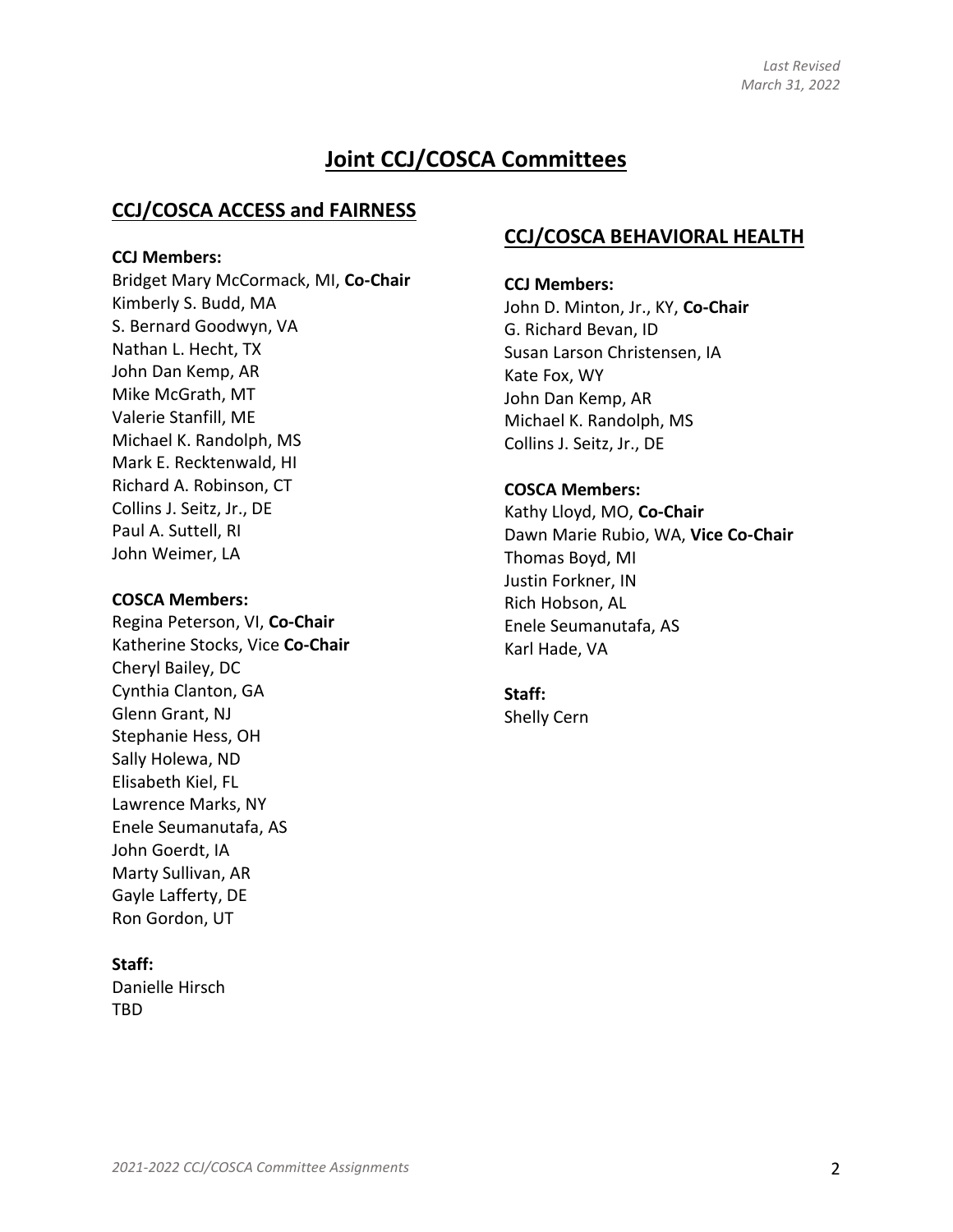### **CCJ/COSCA CIVIL JUSTICE**

*(Including Mass Torts)* 

#### **CCJ Members:**

Martha L. Walters, OR, **Co-Chair** Kimberly S. Budd, MA Charles Canady, FL Alexandro C. Castro, NMI Matthew B. Durrant, UT Kate Fox, WY Lorie Skjerven Gildea, MN James W. Hardesty, NV Steven L. Jensen, SD Marla J. Luckert, KS Ronald D. Parraguirre, NV Richard A. Robinson, CT Michael E. Vigil, NM

#### **COSCA Members:**

Dianne Martin, NH, **Co-Chair** Stephanie Bunten, KS Justin Forkner, IN Allison Sackett, FL

#### **Non-Voting Members**

Brooke Crozier, NC Couselo Findikoglu, NM Joshua Elliott, KY

**Staff:** 

Paula Hannaford-Agor

## **CCJ/COSCA COURTS, CHILDREN AND FAMILIES**

#### **CCJ Members:**

Loretta H. Rush, IN, **Co-Chair** Robert M. Brutinel, AZ, **Vice Co-Chair** *(Board Liaison)* Max Baer, PA Susan Larson Christensen, IA James W. Hardesty, NV Evan H. Jenkins, WV F. Michael Kruse, AS David Nahmias, GA Ronald D. Parraguirre, NV Stuart Rabner, NJ

#### **COSCA Members:**

Corey Steel, NE, **Co-Chair** Sandra Vujnovich, LA, **Vice Co-Chair** Joseph Armstrong, WV Sonia Comacho, NMI Elisabeth Kiel, FL Greg Snowden, MS Marcia Meis, IL Dawn Marie Rubio, WA Justin Forkner, IN

### **Staff:**

Nora Sydow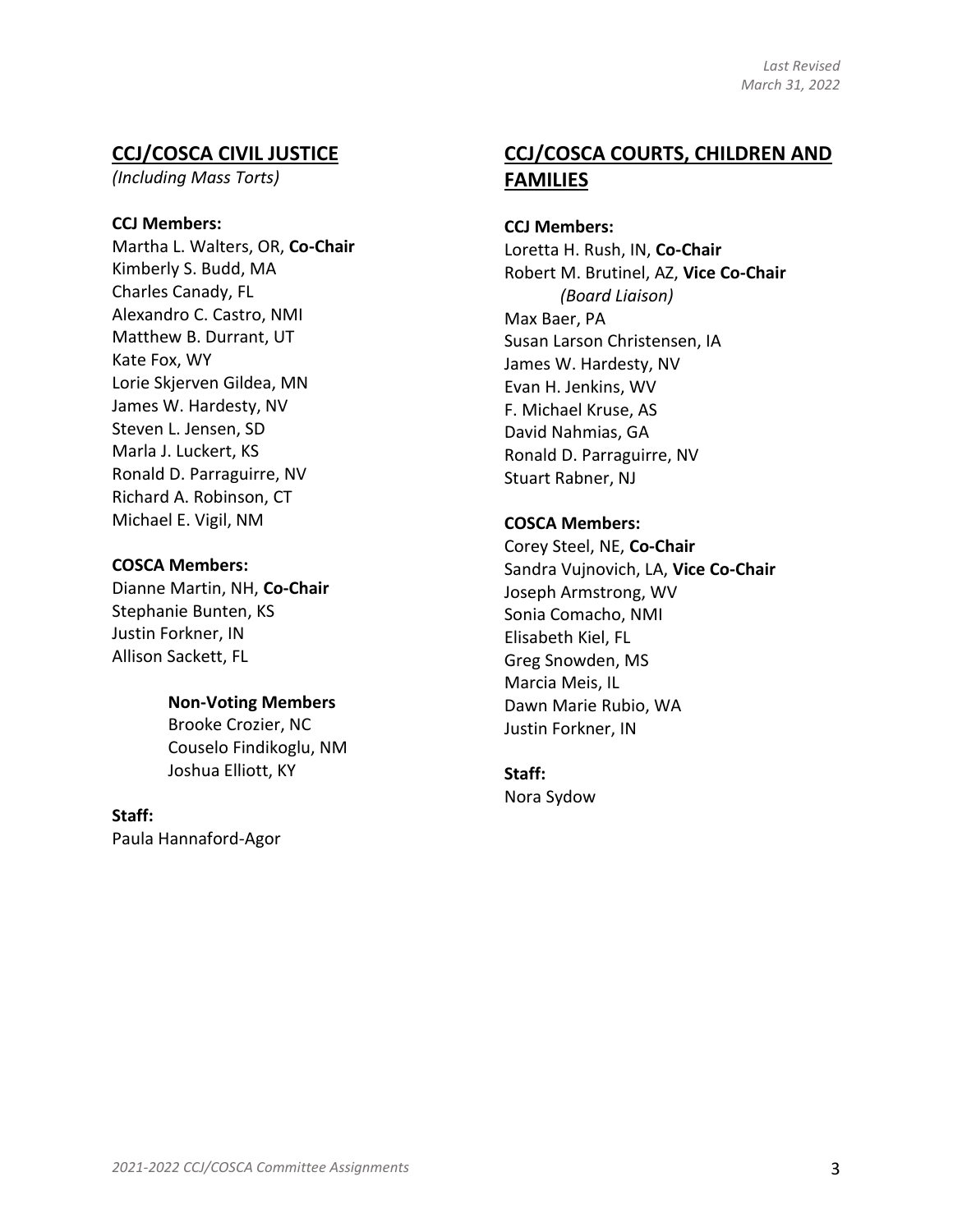### **CCJ/COSCA COURT MANAGEMENT**

**CCJ Members:**

Janet DiFiore, NY, **Co-Chair** Matthew B. Durrant, UT, **Vice Co-Chair** *(Board Liaison)* Donald W. Beatty, SC G. Richard Bevan, ID F. Philip Carbullido, GU S. Bernard Goodwyn, VA John Dan Kemp, AR Marla J. Luckert, KS Gordon MacDonald, NH Michael K. Randolph, MS Mark E. Recktenwald, HI Maite D. Oronoz Rodriguez, PR John Weimer, LA

#### **COSCA Members:**

John Bello, MA, **Co-Chair** Stephanie Bunten, KS, **Vice Co-Chair** Joseph Armstrong, WV Cheryl Bailey, DC Sigfrido Steidel Figueroa, PR Julie Hamil, RI Andrew Heath, NC Martin Hoshino, CA Allison Sackett, FL Katherine Stocks, NV

#### **Staff:**

Alicia Davis

### **CCJ/COSCA CRIMINAL JUSTICE**

**CCJ Members:** Charles T. Canady, FL, **Co-Chair** Donald W. Beatty, SC Roger Amos Page, TN Tani G. Cantil-Sakauye, CA James W. Hardesty, NV Michael G. Heavican, NE Rhys Hodge, VI Sharon F. Keller, TX Ronald D. Parraguirre, NV Stuart Rabner, NJ Loretta H. Rush, IN Maite D. Oronoz Rodriguez, PR Michael E. Vigil, NM

#### **COSCA Members:**

Sara Omundson, ID, **Co-Chair** Laurie Givens, KY Randy Koschnick, WI Lawrence Marks, NY Beth McLaughlin, MT Ron Gordon, UT

#### **Staff:**

Pamela Casey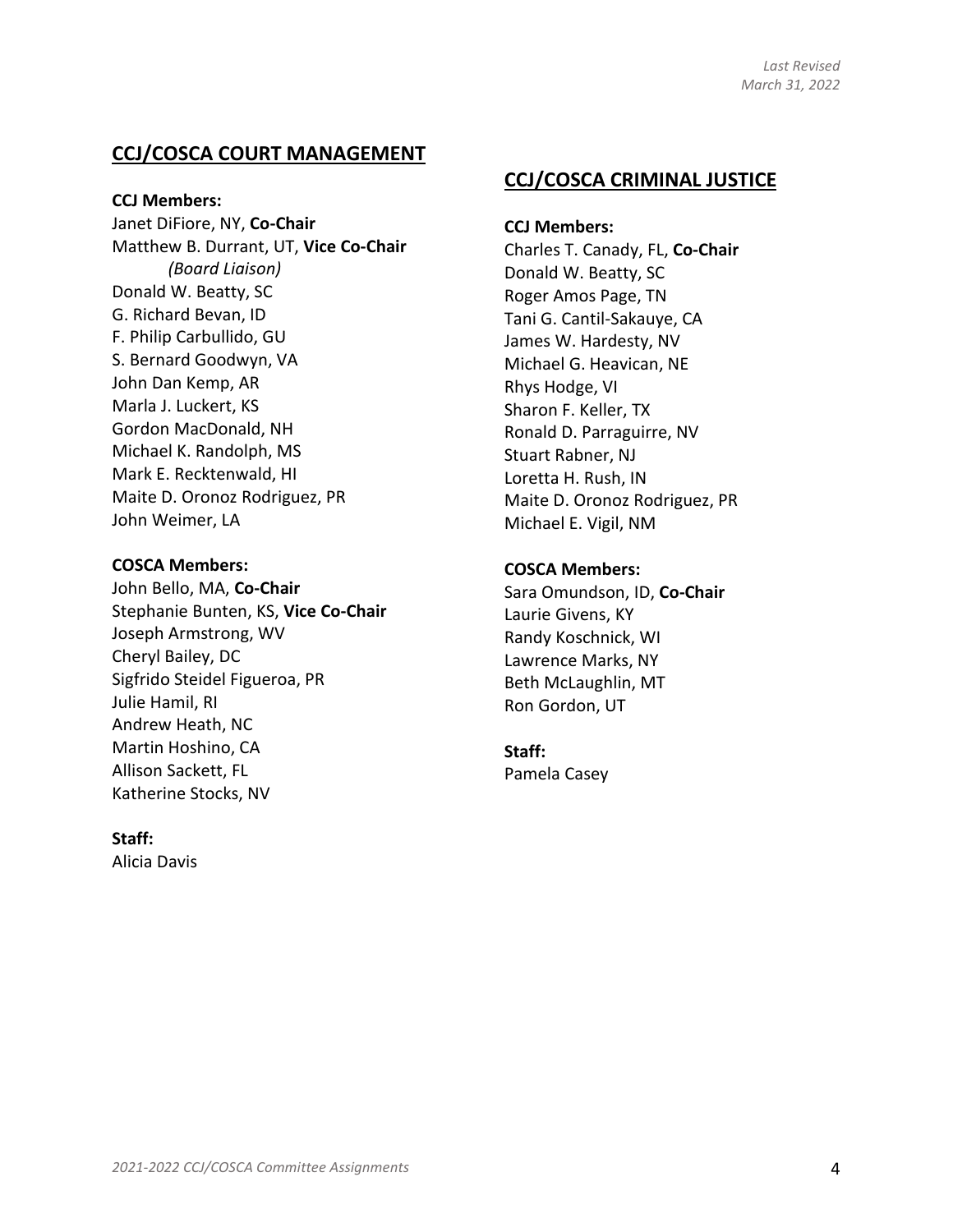### **CCJ/COSCA ELDERS AND THE COURTS**

#### **CCJ Members:**

Paul L. Reiber, **Co-Chair** *(Board Liaison)* Michael G. Heavican, NE Anne M. Burke, IL Stuart Rabner, NJ

#### **COSCA Members:**

Sally Holewa, ND, **Co-Chair** Geoff Moulton, PA, **Vice Co-Chair** Thomas Boyd, MI Sigfrido Steidel Figueroa, PR Jeff Shorba, MN

#### **Staff:**

Diane Robinson

#### **CCJ/COSCA ENVIRONMENTAL LAW**

#### **CCJ Members:**

Mark Recktenwald, HI, **Co-Chair** Rhys S. Hodge, VI, G. Richard Bevan, ID F. Philip Carbullido, GU Paul L. Reiber, VT Paul A. Suttell, RI

**COSCA Members:** Greg Sattizahn, SD, **Co-Chair** Elisa Butler, WY Stacey Marz, AK

**Staff:** Caroline Broun

### **CCJ/COSCA GOVERNMENT AFFAIRS**

**CCJ Members:** Nathan L. Hecht, TX, **Co-Chair**  *(Board Liaison)* Collins J. Seitz, Jr., DE, **Vice Co-Chair** Anna Blackburne-Rigsby, DC Kate Fox, WY Steven C. Gonzaleź, WA Michael G. Heavican, NE Tom Parker, AL Paul L. Reiber, VT Valerie Stanfill, ME Annette Kingsland Ziegler, WI

#### **COSCA Members:**

Laurie Givens, KY, **Co-Chair**  Lawrence Marks, NY, **Vice Co-Chair**  Stephanie Bunten, KS Nancy Cozine, OR Robert Gast, IA Andrew Heath, NC Rich Hobson, AL Megan LaVoie, TX Sara Omundson, ID Dawn Marie Rubio, WA Allison Sackett, FL Katherine Stocks, NV

#### **Ex-Officio:**

Paul A. Suttell, RI (CCJ) Loretta H. Rush, IN (CCJ) Jeff Shorba, MN (COSCA) Karl Hade, VA (COSCA) Mary Campbell McQueen (NCSC)

#### **Staff:**

Mike Buenger Chris Wu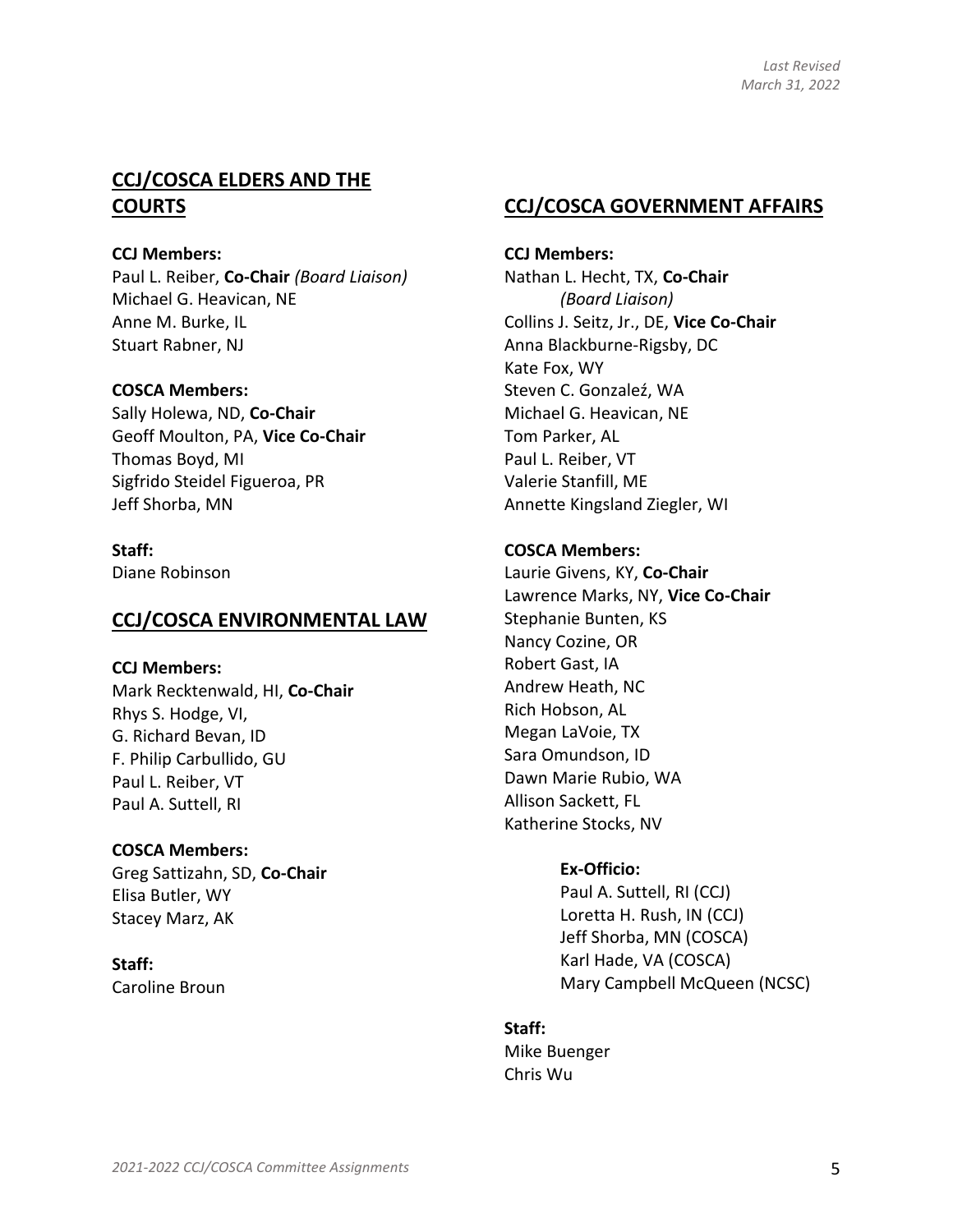### **CCJ/COSCA MEETING PLANNING**

#### **CCJ Members:**

Maureen O'Connor, OH, **Co-Chair** Tani G. Cantil-Sakauye, CA, **Vice Co-Chair** Roger Amos Page, TN Anne M. Burke, IL (2022 AM Host) Nathan L. Hecht, TX (2022 MY Host) Mark E. Recktenwald, HI Paul L. Reiber, VT Martha L. Walters, OR

#### **COSCA Members:**

Marcia Meis, IL, **Co-Chair** (2022 AM Host) Karl Hade, VA, **Vice Co-Chair** (2021 AM Host) Dave Byers, AZ Sara Omundson, ID Lawrence Marks, (2023 AM Host)

### **\*Liaison from Education Committee**

Marty Sullivan, AR

#### **Staff:**

John Meeks Toni Grainer

### **CCJ/COSCA PUBLIC ENGAGEMENT, TRUST, AND CONFIDENCE**

#### **CCJ Members:**

Anna Blackburne-Rigsby, DC, **Co-Chair** Kimberly S. Budd, MA Susan Larson Christensen, IA S. Bernard Goodwyn, VA Evan H. Jenkins, WV Steven L. Jensen, SD Marla J. Luckert, KS Gordon MacDonald, NH Bridget Mary McCormack, MI Paul L. Reiber, VT Maite D. Oronoz Rodriguez, PR Paul A. Suttell, RI Daniel E. Winfree, AK John Weimer, LA

#### **COSCA Members:**

Marcia Meis, IL, **Co-Chair** Martin Hoshino, CA, **Vice Co-Chair** Joseph Armstrong, WV Jari Askins, OK Kristina Baird, GU Elisa Butler, WY Cynthia Clanton, GA Nancy Cozine, OR Robert Gast, IA Gayle Lafferty, DE Geoff Moulton, PA Allison Sackett, FL Katherine Stocks, NV Steven Vasconcellos, CO

#### **Staff:**

Jesse Rutledge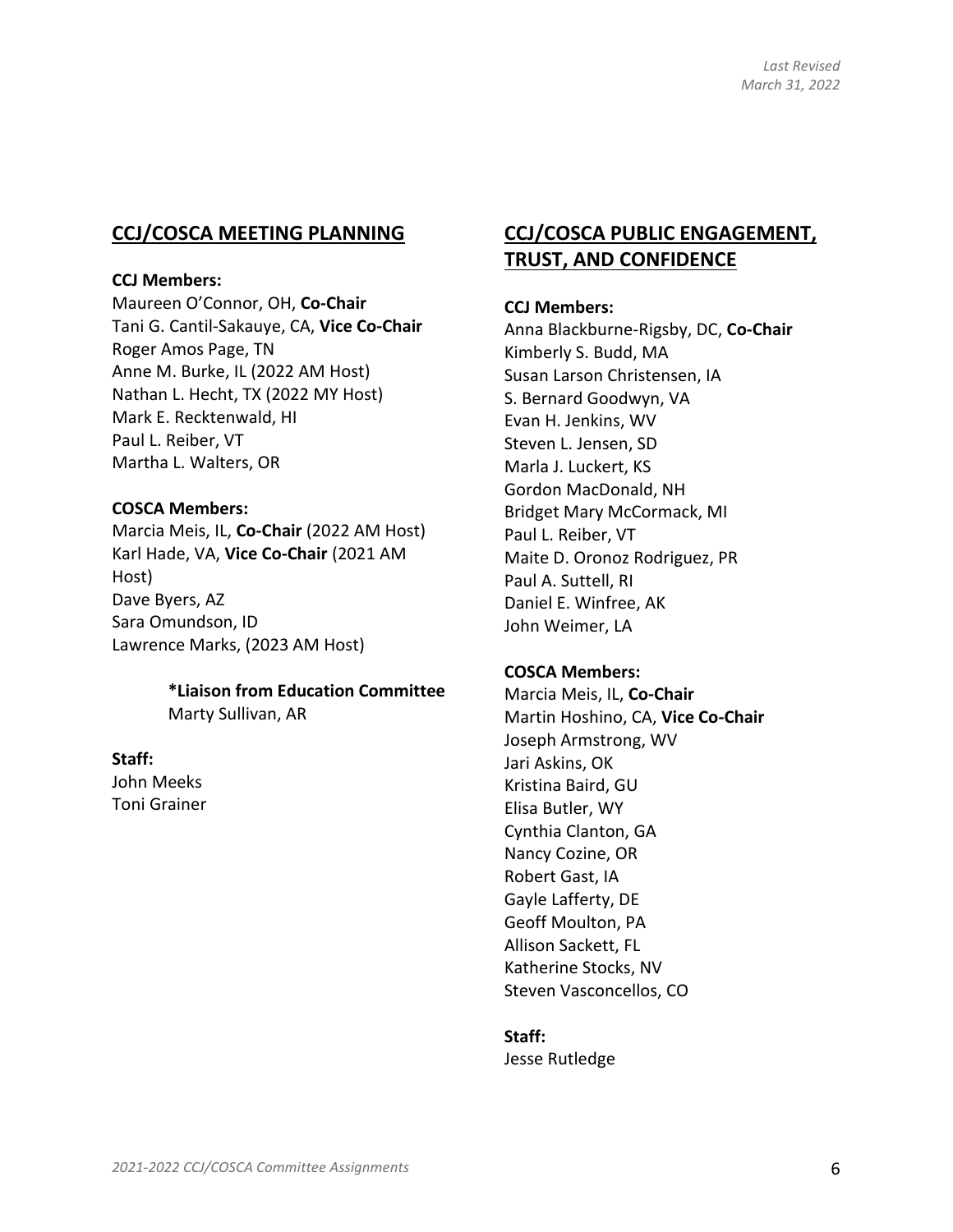### **CCJ/COSCA TRIBAL RELATIONS**

### **CCJ/COSCA SECURITY AND EMERGENCY PREPAREDNESS**

#### **CCJ Members:**

Rhys S. Hodge, VI, **Co-Chair** G. Richard Bevan, ID Robert M. Brutinel, AZ F. Philip Carbullido, GU Lorie Skjerven Gildea, MN David Nahmias, GA Paul C. Wilson, MO

#### **COSCA Members:**

Patrick Carroll, CT, **Co-Chair** Karl Hade, VA, **Vice Co-Chair** Cynthia Clanton, GA Sonia Comacho, NMI Pamela Harris, MD Elisbeth Kiel, FL Beth McLaughlin, MT Regina Petersen, VI John Bello, MA Jeff Shorba, MN

#### **Staff:**

Nathan Hall

**CCJ Members:** Steven L. Jensen, SD, **Chair** Steven C. Gonzaleź, WA Michael K. Randolph, MS Daniel E. Winfree, AK

# **COSCA Members:**

Corey Steel, NE, **Co-Chair** Stacey Marz, AK Greg Sattizahn, SD Jeff Shorba, MN

**Staff:**  Chris Wu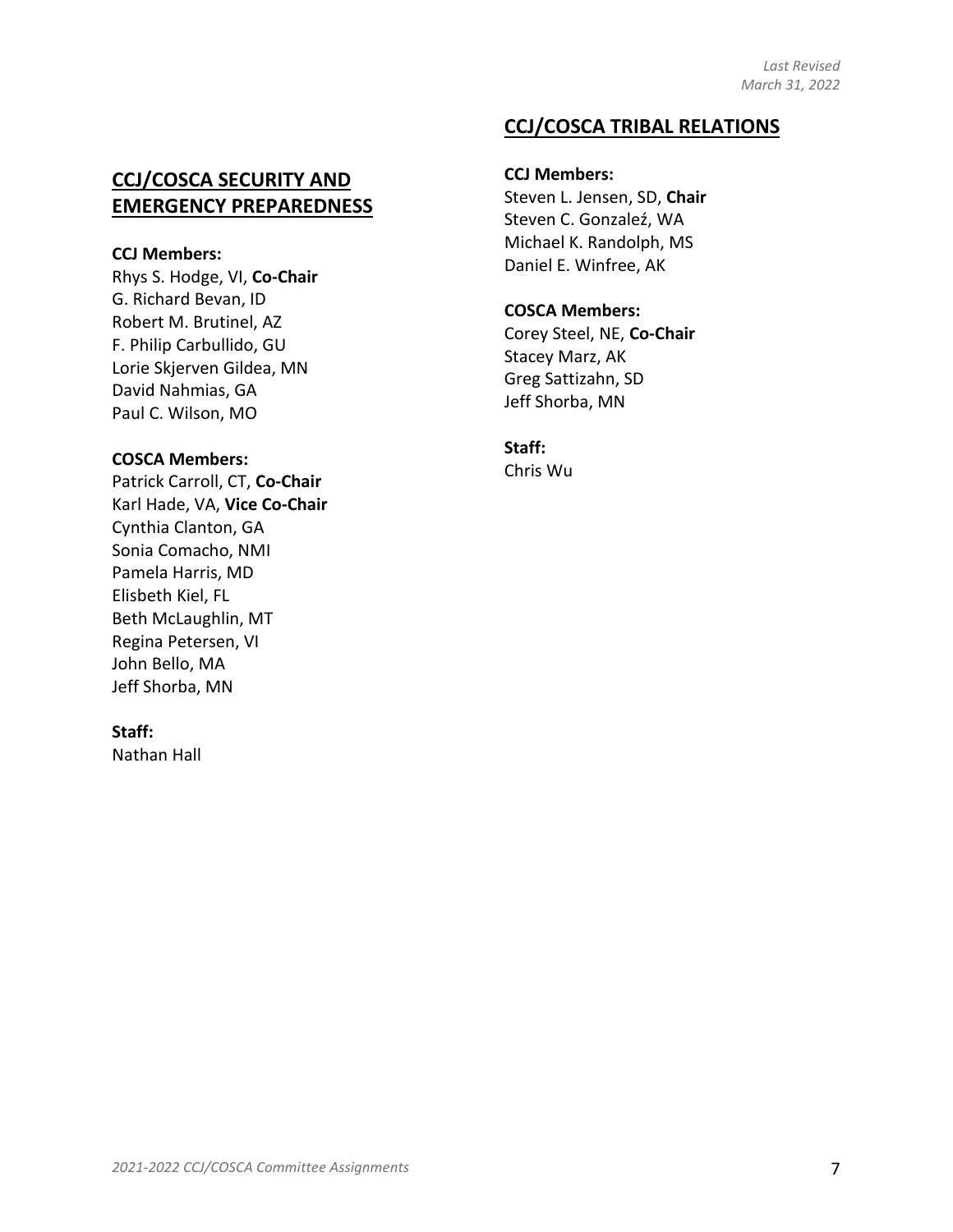### **CCJ COMMITTEES**

#### **AMICUS BRIEF REVIEW TEAM**

John D. Minton, Jr., KY, **Chair** *(Board Liaison)* Matthew B. Durrant, UT Nathan L. Hecht, TX Collins J. Seitz, Jr., DE Paul C. Wilson, MO

#### **Past Presidents**

Thomas R. Phillips, TX Randall T. Shepard, IN Gerald W. VandeWalle, ND

# **Staff:**

J.D. Gingerich

#### **EDUCATION**

Maureen O'Connor, OH, **Chair** Tani G. Cantil-Sakauye, CA, **Vice Chair** Roger Amos Page, TN Anne M. Burke, IL (2022 AM Host) Nathan L. Hecht, TX (2022 MY Host) Mark E. Recktenwald, HI Paul L. Reiber, VT Martha L. Walters, OR

**Staff:**  John Meeks Toni Grainer

#### **NOMINATING**

Nathan L. Hecht, TX, **Chair** Donald W. Beatty, SC Maureen O'Connor, OH John D. Minton, Jr., KY

#### **Staff:**

#### **PAST PRESIDENTS**

Nathan L. Hecht, TX, **Chair** Maureen O'Connor, OH Michael G. Heavican, NE John D. Minton, Jr., KY Paul L. Reiber, VT

**Staff:**  Jesse Rutledge

### **POLITICS AND JUDICIAL SELECTION/COMPENSATION**

Lorie Skjerven Gildea, MN, **Chair** Bridget Mary McCormack, MI David Nahmias, GA Tom Parker, AL Michael E. Vigil, NM

> **Subcommittee on Judicial Compensation** Amy McDowell

**Staff:**  Jesse Rutledge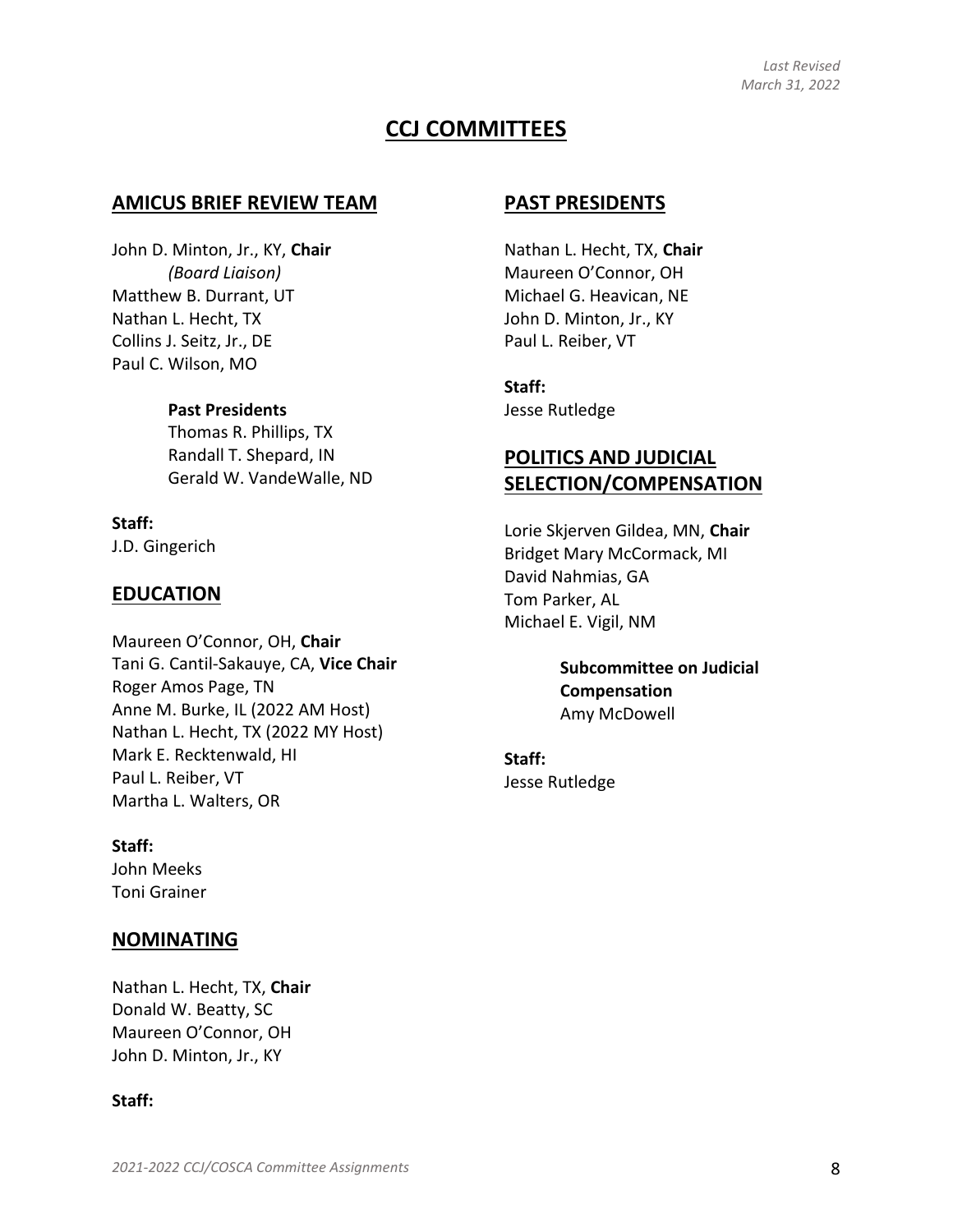### **PROFESSIONALISM AND COMPETENCE OF THE BAR**

*(Includes the regulation of foreign lawyers and international practice of law issues)* 

Matthew B. Durrant, UT, **Chair** Robert M. Brutinel, AZ Kimberly S. Budd, MA Charles Canady, FL F. Philip Carbullido, GU Tani G. Cantil-Sakauye, CA Alexandro C. Castro, NMI Nathan L. Hecht, TX Rhys S. Hodge, VI Gordon MacDonald, NH John D. Minton, Jr., KY Michael K. Randolph, MS Loretta Rush, IN Paul A. Suttell, RI John Weimer, LA Paul C. Wilson, MO Daniel E. Winfree, AK

### **RESOLUTIONS**

Maureen O'Connor, OH, **Chair** Sharon F. Keller, TX, **Vice Chair** F. Michael Kruse, AS Mark E. Recktenwald, HI Martha L. Walters, OR

**Staff:** 

Amy McDowell Nikiesha Cosby

#### **Staff:**

Amy McDowell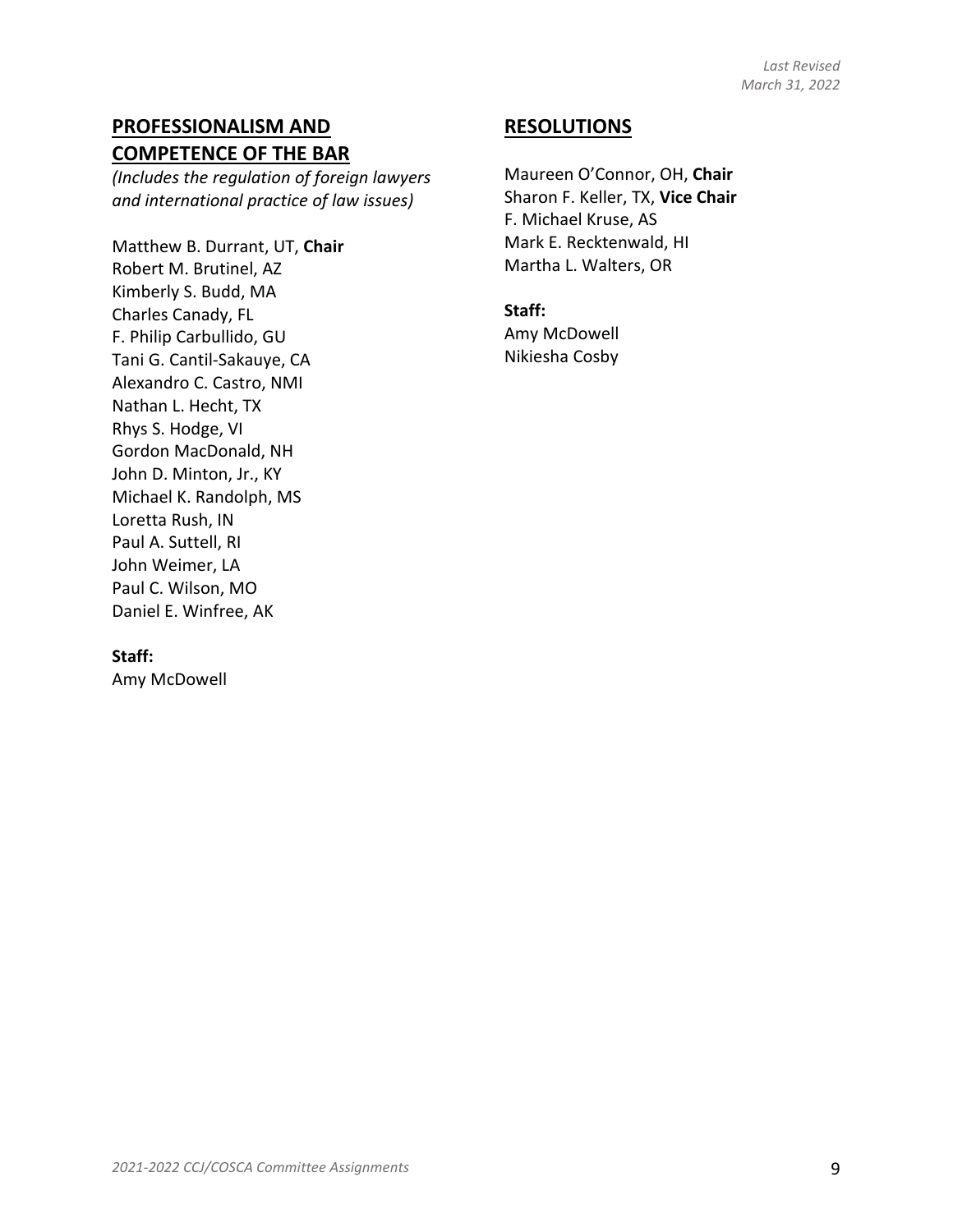# **CCJ Special Assignments**

#### **Delegate to the American Bar Association House of Delegates**

Chief Justice Paul L. Reiber, VT Alternate: Mary McQueen, NCSC

#### **Representatives to The Council of State Governments**

CCJ Representative: TBD COSCA Representative: Patrick L. Carroll, III, CT

**Representative to the ABA Center for Professional Responsibility** Staff Liaison: *TBD*

**Representative to the American Inns of Court Foundation** *TBD*

**Representative to the ABA Task Force on GATS** Staff Liaison: *TBD*

**Representative to the Intergovernmental Policy Committee of the U.S. Trade Representative** Staff Liaison: Gregory Mize

#### **Representative to the NCSC Expanding Court Access to Justice Project Advisory Committee** *TBD*

**Liaison to the Secretary of State's Advisory Committee on Private International Law** CCJ Liaison: *TBD* Staff Liaison: *TBD*

**Liaison to the Rule of Law Initiative (formerly CEELI)** Staff Liaison: Jeffrey Apperson

**Liaison to the FBI's Criminal Justice Information Services (CJIS) Advisory Policy Board (APB)** COSCA Liaisons: Corey R. Steel, NE

**Liaison to the National Wellness Task Force** CCJ Liaison: *TBD*

**Liaison to the Self-Represented Litigation Network (SRLN)** CCJ Liaison: *TBD*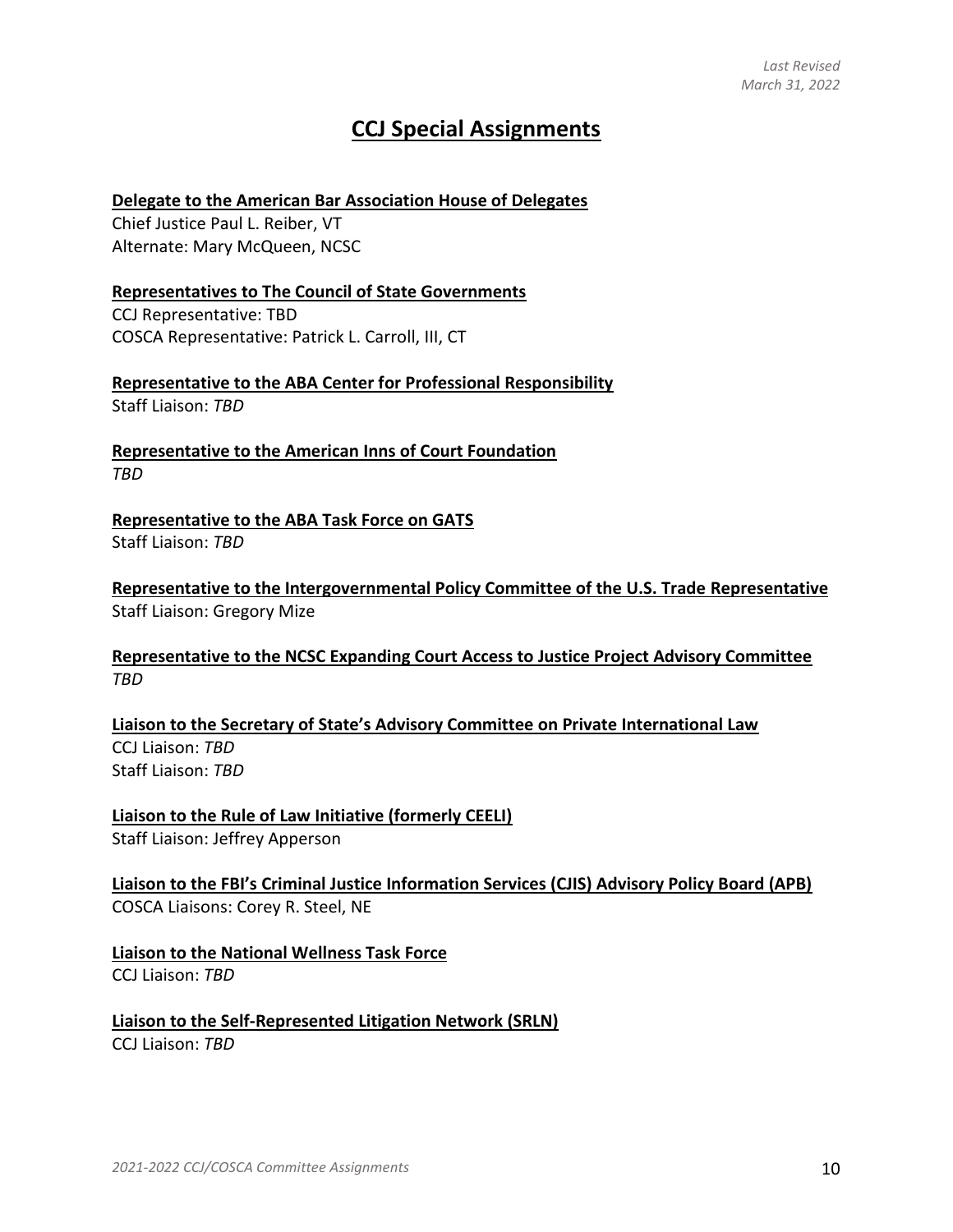#### **Liaison to the CSG Interstate Compact for Juveniles**

CCJ Liaison: *TBD*

#### **Liaison from the Uniform Law Commission (ULC)**

CCJ Liaison: *TBD*

#### **CCJ MEMBERSHIP ON COMMITTEES OF THE JUDICIAL CONFERENCE OF THE UNITED STATES** (For Information Only)

### **Federal-State Jurisdiction**

Chief Justice Maureen O'Connor, OH (term expires 2022) Chief Justice Charles T. Canady, FL (term expires 2022) Chief Justice Loretta H. Rush, IN (term expires 2022) Chief Justice Lorie Skjerven Gildea, MN (term expires 2022)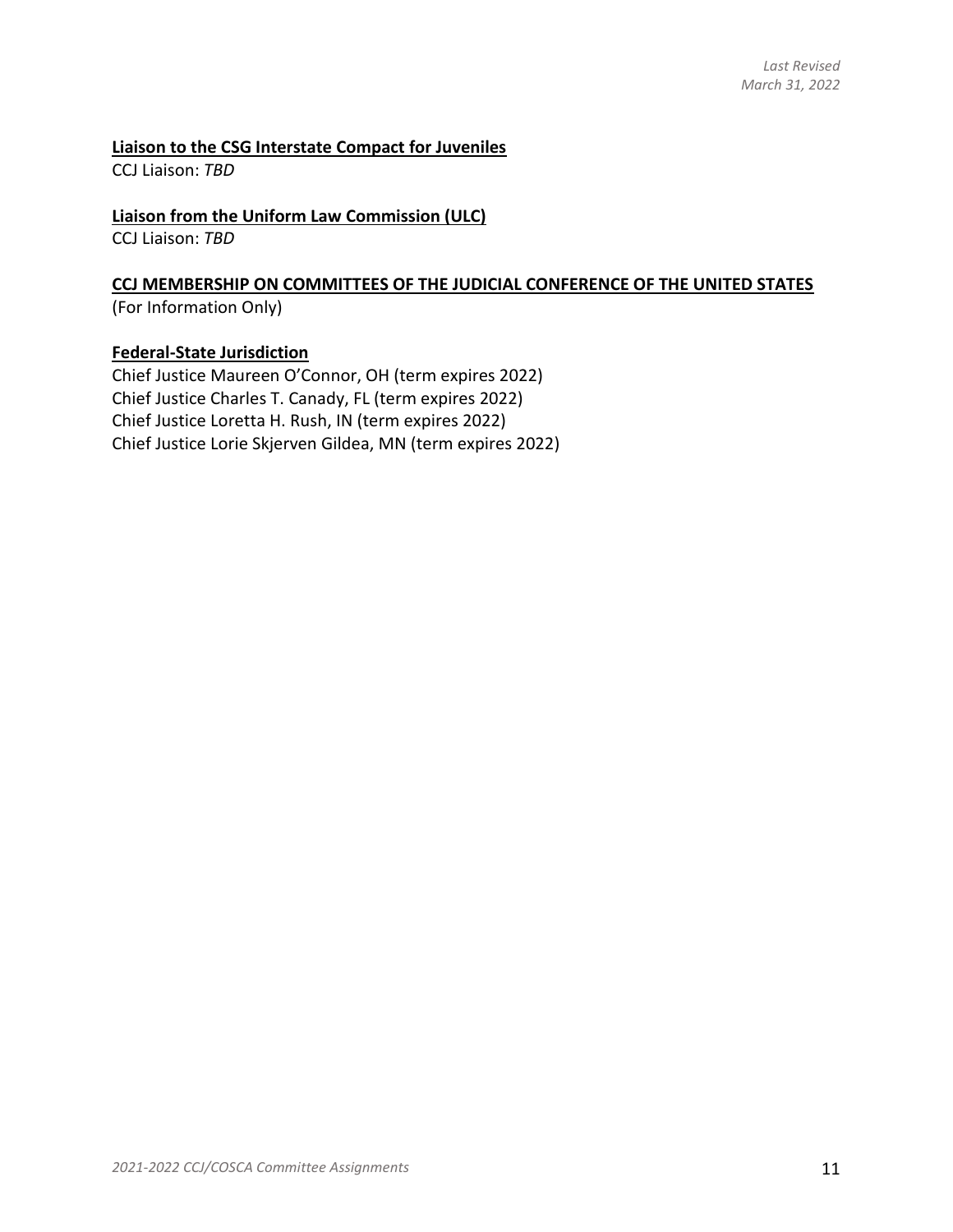## **COSCA COMMITTEES**

#### **COSCA/NACM JOINT TECHNOLOGY**

Stacey Marz, AK, **Chair** Jeff Shorba, MN, **Vice-Chair** David Byers, AZ Rodney Maile, HI Laurie Givens, KY

> **\*Liaison from Court Statistics Committee:** Laurie Givens, KY

**Staff:** Jim Harris

### **COURT STATISTICS**

Justin Forkner, IN, **Chair** Laurie Givens, KY, **Vice Chair** John Bello, MA, Patrick Carroll, CT John Goerdt, IA Andrew Heath, NC Stephanie Hess, OH Rodney Maile, HI Katherine Stocks, NV Steven Vasconcellos, CO

#### **\*Liaison from COSCA/NACM Joint Technology Committee:**  Stacey Marz

**Staff:** Nicole Waters

#### **EDUCATION**

Marty Sullivan, AR, **Chair** *(Liaison to Meeting Planning Committee)* Randy Koschnick, WI, Vice-Chair Jari Askins, OK Kristina Baird, GU Stephanie Bunten, KS David Byers, AZ Jeff Hagler, OH – Not there Greg Sattizahn, SD Jeff Shorba, MN

#### **Staff:**

John Meeks Toni Grainer

### **LANGUAGE ACCESS ADVISORY**

Tonnya Kohn, SC, **Chair** John Goerdt, IA Glenn Grant, NJ Stephanie Hess, OH Kathy Lloyd, MO Stacey Marz, AK Marcia Meis, IL Arthur Pepin, NM Regina Petersen. VI Sandra Vujnovich, LA

#### **NON-VOTING MEMBERS**

Brooke Crozier, NC Couselo Findikoglu, NM Joshua Elliott, KY

### **Staff:**

Danielle Hirsch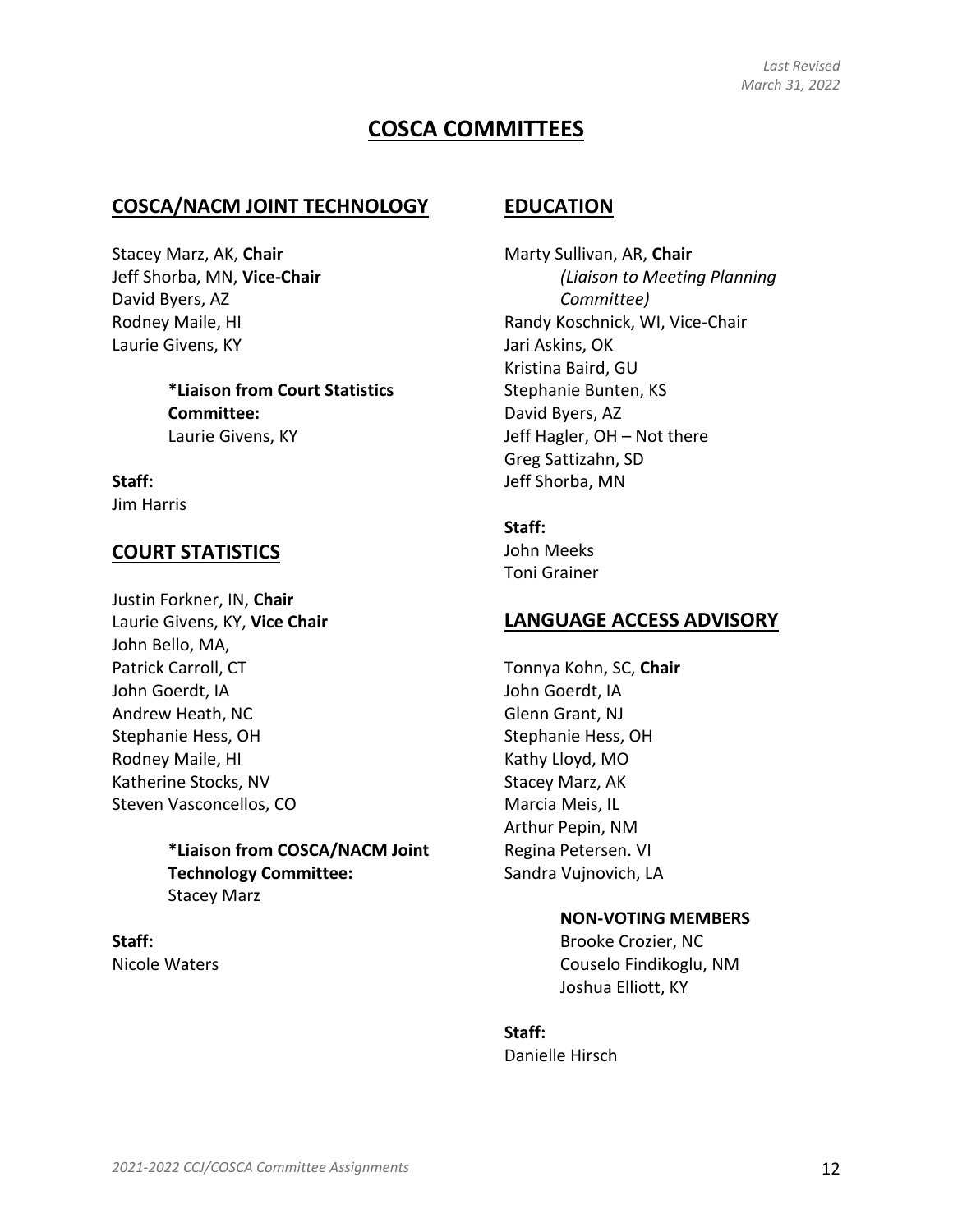### **NOMINATING**

Karl Hade, VA, **Chair** Jeff Shorba, MN Laurie Givens, KY Karl Hade, VA Sally Holewa, ND Dave Byers, AZ

### **Staff:** Sirena Kestner

### **POLICY**

Artie Pepin, NM, **Chair** Sally Holewa, ND, **Vice-Chair** Sigfrido Steidel Figueroa, PR Julie Hamil, RI Martin Hoshino, CA Stacey Marz, AK Megan LaVoie, TX Sara Omundson, ID

#### **Staff:**

Zach Zarnow Mike Buenger

### **SERVICES TO MEMBERS**

Karl Hade, VA, **Chair** TBD, **Vice-Chair** Tonnya Kohn, SC Greg Snowden, MS, Greg Sattizahn, SD Corey Steel, NE Sandra Vujnovich, LA

**Staff:** Patti Tobias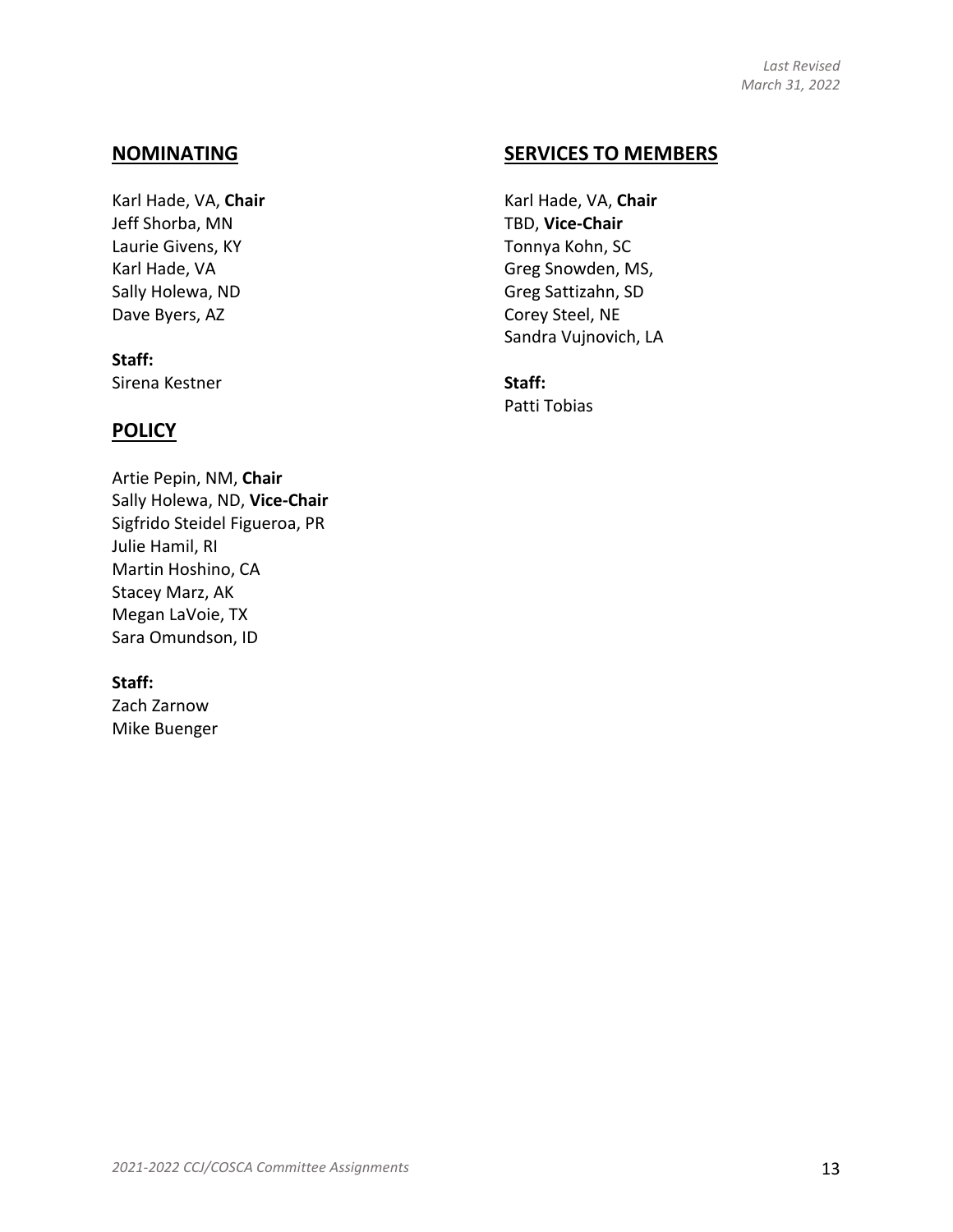# **Formal Liaisons to National Organizations to Prompt Dialogue and Promote National Policies of Interest to COSCA**

#### **American Bar Association & Appropriate Divisions:**

Jeff Shorba, MN Includes the Judicial Division: Judicial Division – Appellate Judges Conference Judicial Division – Appellate Judges Education Institute Judicial Division – Lawyers Conference Judicial Division – Specialized Court Judges Conference Judicial Division – State Trial Judges Conference

#### **American Judges Association:**

Jeff Shorba, MN

#### **Council of State Government, Executive Committee/Governing Board and all other relevant committees:**

Patrick L. Carroll, III, CT

#### **National Association for Court Management:**

Jeff Shorba, MN

#### **National Governors Association**

*Vacant*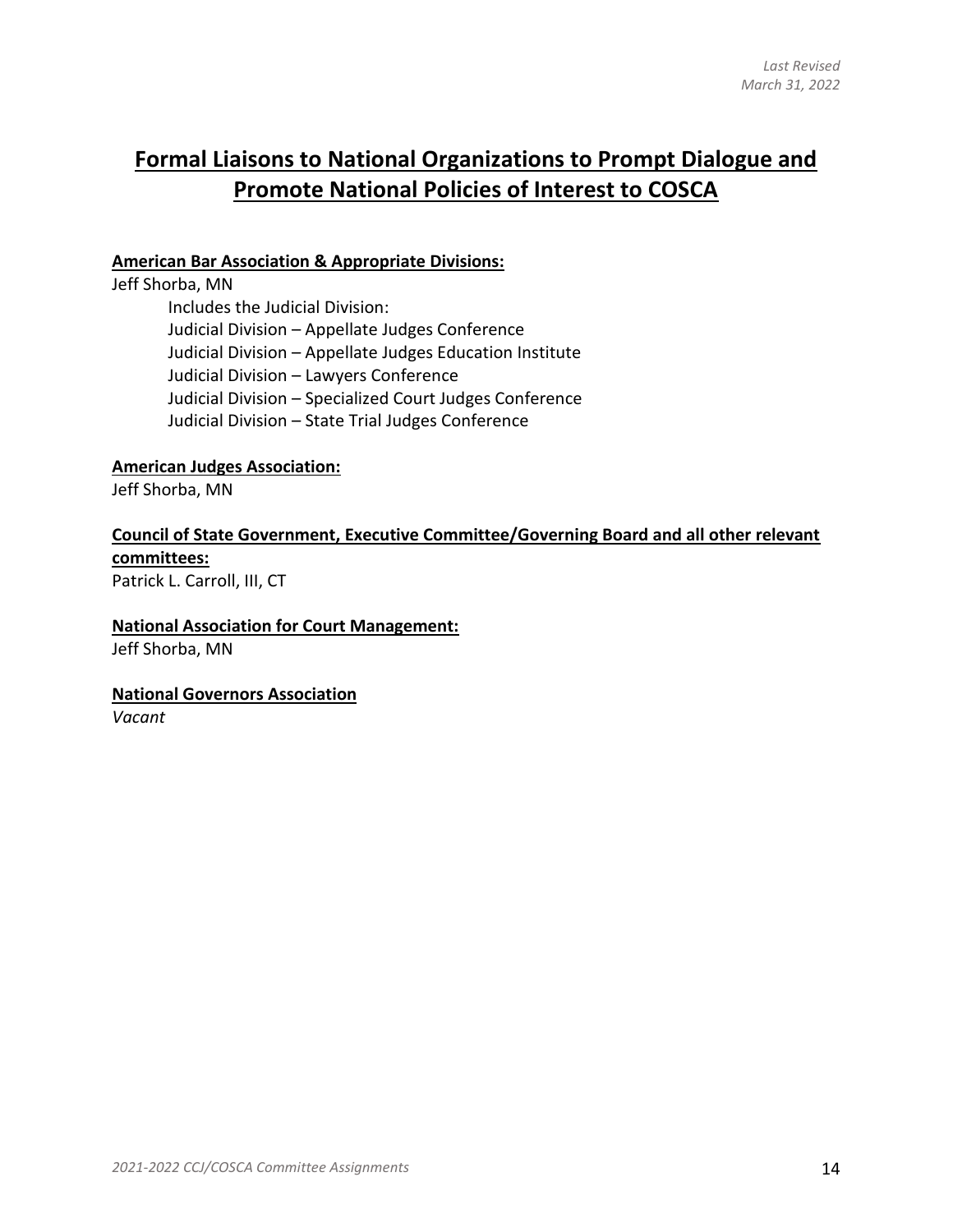# **OTHER COSCA APPOINTMENTS**

#### **CITOC**

Jeff Shorba, MN *VACANT* - (state court CIO appointed to CITOC Board by COSCA – two-year term)

#### **ICM Advisory Committee**

Pamela Harris, MD and Sally Holewa, ND

#### **Court Consulting Services Advisory Committee**

Nancy Cozine, OR and Artie Pepin, NM

#### **NCSC Research Advisory Committee**

*TBD* – determined by research

#### **Self-Represented Litigants Network**

Sally A. Holewa, ND

#### **CJIS Advisory Policy Board**

Corey R. Steel, NE

#### **Liaison to Interstate Commission on Adult Offender Supervision (Interstate Compact)**

Katherine Stocks, NV (appointed March 2021 by Nancy Dixon)

#### **Liaison to Interstate Commission for Juveniles**

Dawn Marie Rubio, WA